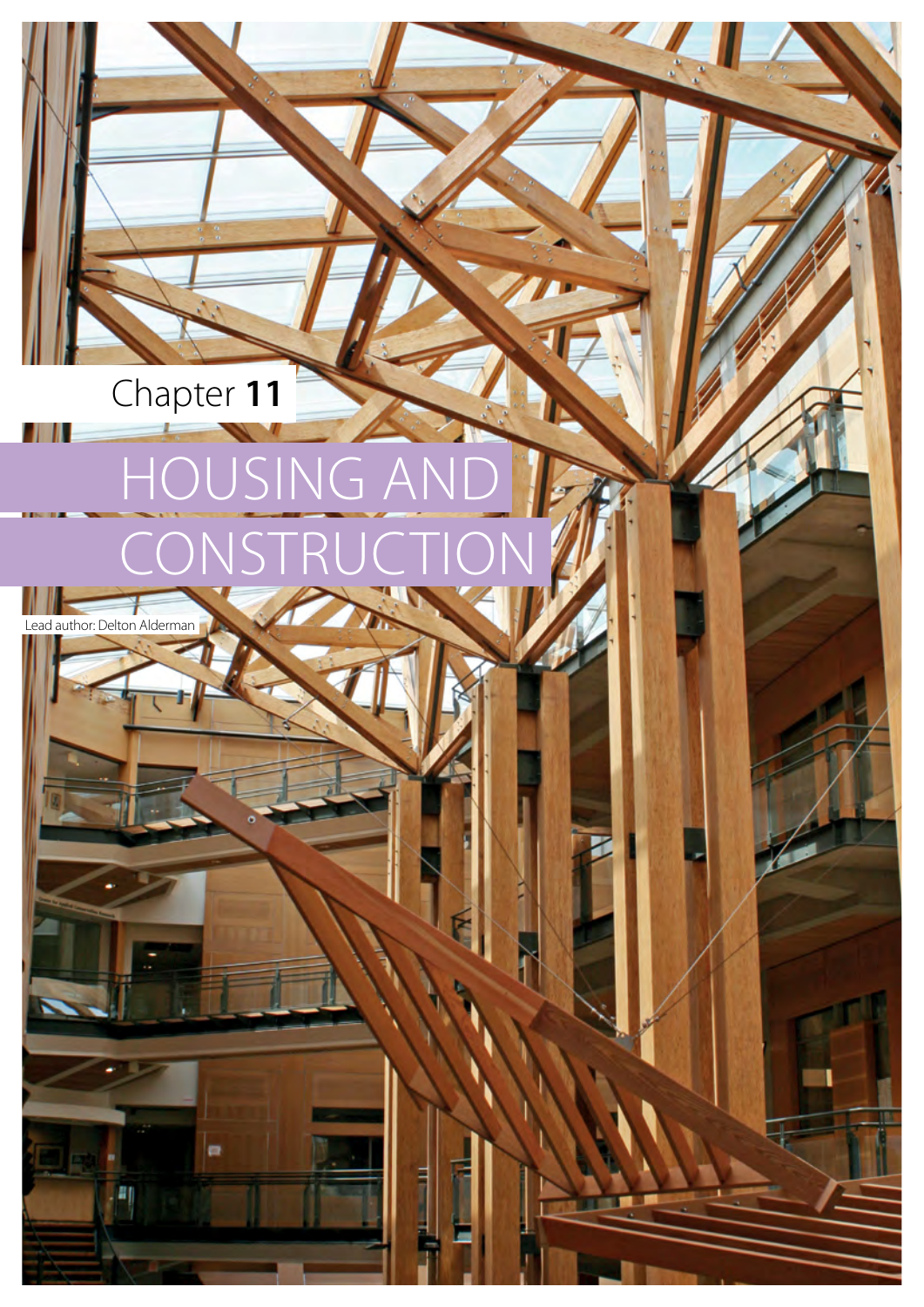# **High**lights

European and North American house prices have recovered from the global financial crisis in 2008-2009 to the extent that, in Austria, Belgium, Canada, Germany and the US, there are concerns about rapidly rising house prices.

In aggregate, OECD economies are improving, albeit incrementally. Unemployment and underemployment remain high in several OECD countries. This has also been reflected in the slow recovery of housing and construction markets in the UNECE region.

The value of construction increased by 7.1% in the euro area and by 5.2% in the EU28 between February 2016 and February 2017, due primarily to improvements in the civil engineering sector, followed by the building construction sector.

On a monetary basis, remodelling is the largest component of euro-area residential construction. New residential construction is forecast to grow at a faster rate than remodelling in the immediate future.

Housing completions in the Russian Federation achieved a near-record level in 2015, with 286,129 new residential dwellings put in place.

All sectors of the US housing market improved in 2016. Beginner or starter housing remains weak. however, and the number of dwellings built is insufficient to match population growth.

US household formations are improving but remain below the historical average.

Canada's economy improved in 2016 and is expected to continue to grow in 2017 and 2018. Forecasts suggest modest housing demand and starts in Canada in 2017 and 2018.

There is increasing concern about escalating housing prices in Vancouver and the Greater Toronto Area.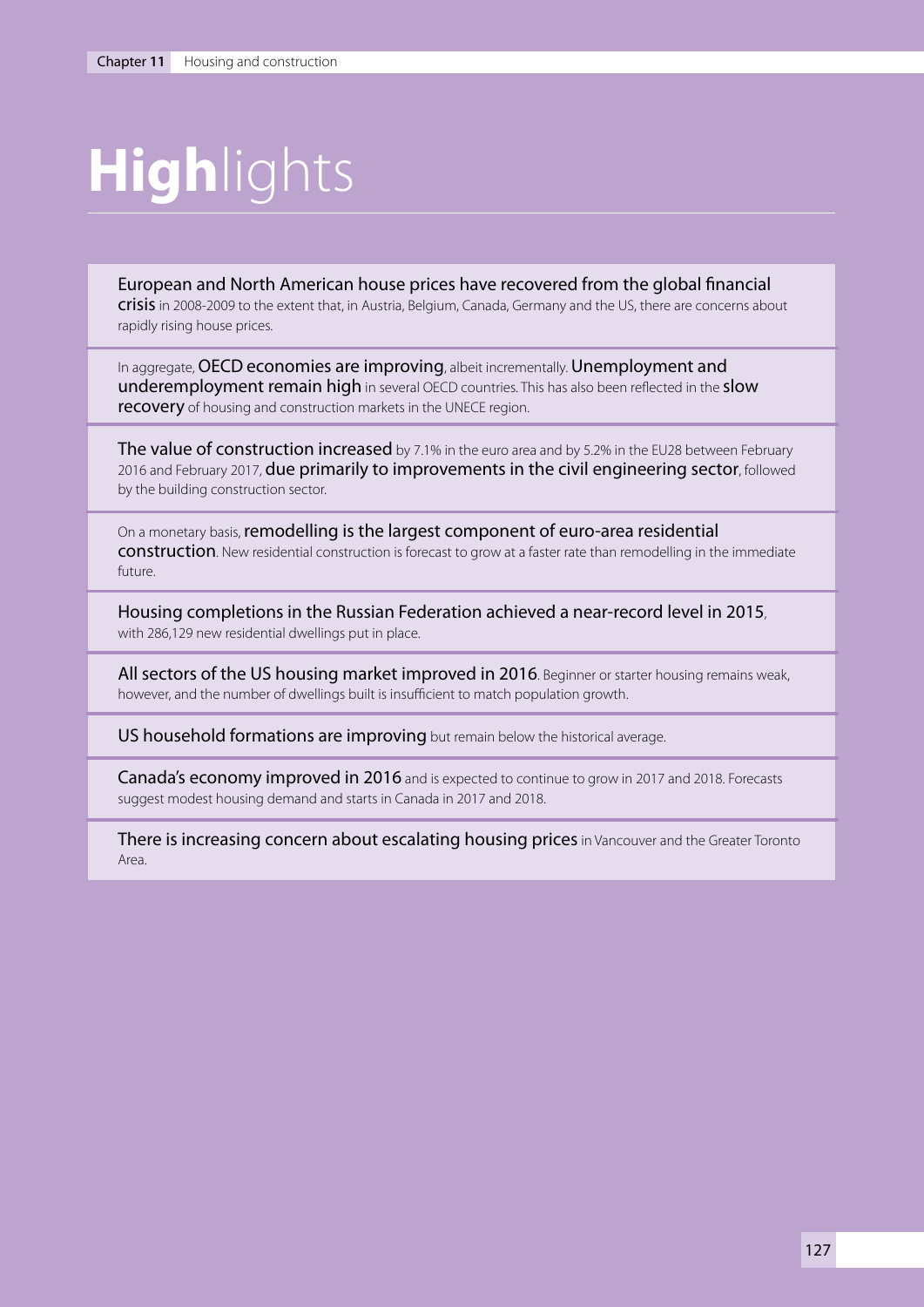# **11.1 Introduction**

In most countries, remodelling $21$  and new housing construction and sales are essential components of the economy, and therefore much research is directed towards the housing sector. Housing is usually considered a primary indicator and driver of the overall economy. In this context, subdued housing markets are, in part, culpable for the overall fragility of many economies in the past few years.

The World Bank (2017a), the International Monetary Fund (IMF, 2017a, b) and the Organisation for Economic Co-operation and Development (OECD, 2017a, b) all project an increasingly positive outlook for global GDP through 2019, which is expected to increase steadily from 2.5% to 3.5%. Although positive, the outlook for countries in the UNECE region is less dynamic; economic projections for the US and the euro area may reflect the sluggishness of past housing markets.

Residential property prices are a component of GDP and also a metric for estimating homeowner wealth. In Canada and the US, briskly rising house prices are a concern because they may portend overvaluation – and houses are becoming unaffordable for many consumers. According to Szemere (2017), house prices continued to increase rapidly in "almost all advanced economies" through the fourth quarter of 2016. Residential prices rose robustly in Australia, Canada and Germany and moderately in the UK and in the US.

## **11.2 European construction market**

#### **11.2.1 Review and outlook**

The Euroconstruct<sup>22</sup> region's construction industry endured very harsh years after the 2008-2009 global financial crisis, with new residential and non-residential construction declining by more than 40%. Total construction output began to increase in 2014 and, since then, new residential buildings have been the primary contributor to an overall (albeit weak) improvement. The Euroconstruct region's construction industry is now 25% smaller than it was at its peak in 2007 (Euroconstruct (2017).

Residential construction, including renovation, comprised about 47% of total production in 2016 (of which 42% was new construction); the non-residential construction sector made

22 The Euroconstruct region comprises 19 countries. The western subregion consists of Austria, Belgium, Denmark, Finland, France, Germany, Ireland, Italy, the Netherlands, Norway, Portugal, Spain, Sweden, Switzerland and the UK. The eastern subregion comprises the Czech Republic, Hungary, Poland and Slovakia.

up 32% (of which 17% was new work); and civil engineering<sup>23</sup> production constituted 21% (Euroconstruct, 2017). Allen (2017) reported that construction increased by 7.1% in the euro area and by 5.2% in the EU28 between February 2016 and February 2017. The gains in both categories were due primarily to improvements in the civil engineering and building construction sectors.



*Source:* E. O'Driscoll, 2017.

In the Euroconstruct region, the residential construction sector serves about 472 million people in 206 million households. The housing stock is about 233 million units, of which nearly 8% are second homes and 6% are vacant. Homeownership rates vary extensively between countries and regions; for example, it is 38% in Switzerland, 45% in Germany, 50% in Denmark and 54-80% in the remainder of the western subregion countries. Eastern subregion countries typically have greater homeownership rates; for example, Hungary's rate is 90%. The type of structure also varies; for example, apartments comprise 24% of total residential units (including  $1+2$  family houses<sup>24</sup>) in the UK and 77% in Switzerland (Euroconstruct, 2017).

From 2017 through 2019, new residential spending (new residential construction + residential renovation) is forecast to increase by 2.6% per year, with expenditure on civil engineering expected to increase by 3.1% per year and nonresidential by 1.9% per year.

Spending on residential construction is projected to slow in the euro region in the longer term as markets mature in the largest euro-area countries. Structure type has changed recently (e.g. apparments versus 1+2 family dwellings). The share of completed apartments is projected to increase in 12 of the 19 Euroconstruct countries in the period 2016 to 2019. New housing completions are forecast to increase, with

<sup>21</sup> The terms remodelling and renovation are used synonymously in this chapter.

<sup>23</sup> Civil engineering includes large infrastructure projects such as roads, bridges, large buildings and other large public service projects.

<sup>24</sup> 1+2 family dwellings are detached or semidetached single or multiunit structures for families.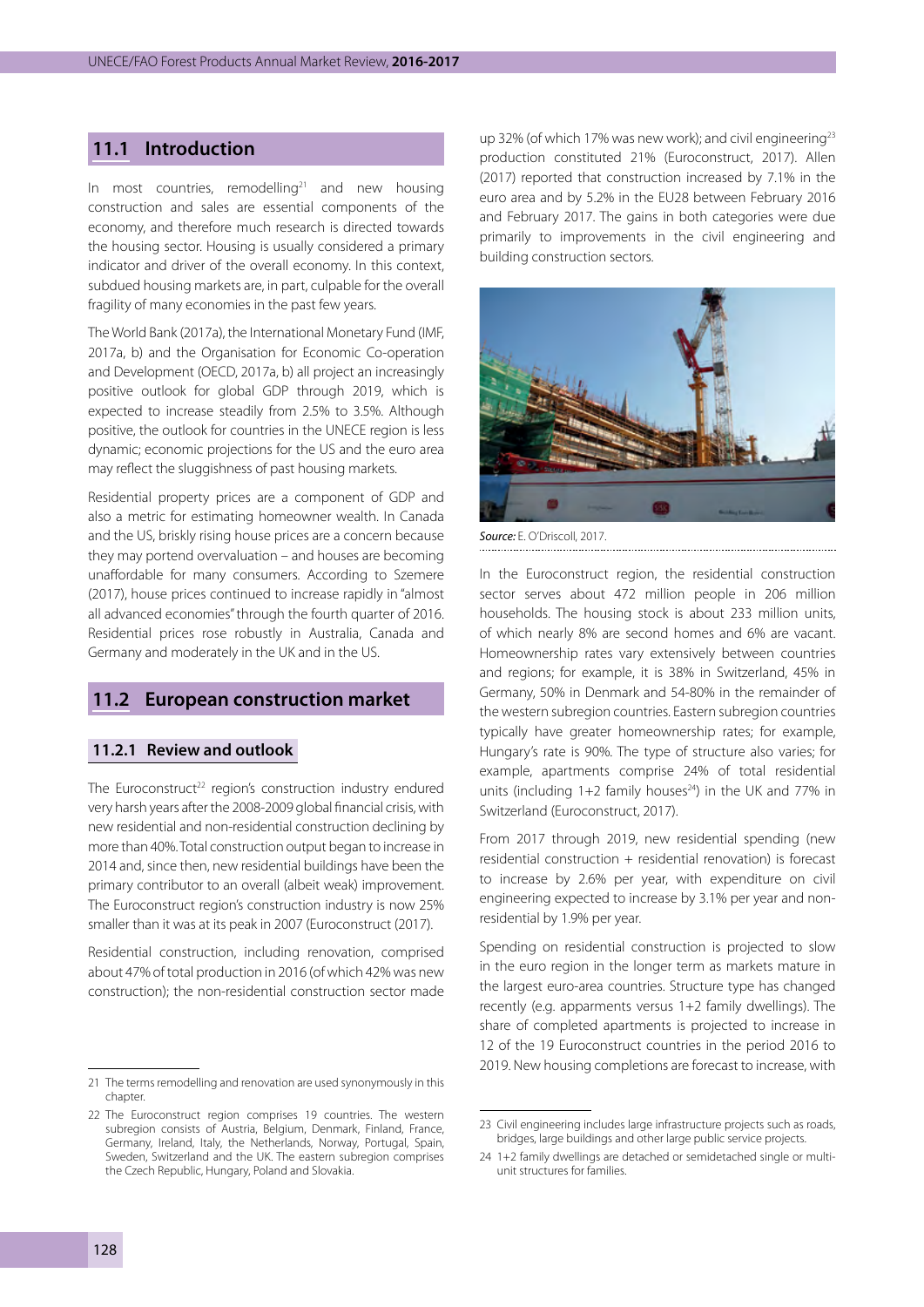

*Source:* UNECE/FAO, 2017.

variations by country. France, Germany, Spain, Sweden and the UK are projected to account for 59% of total residential completions in 2017. These countries are forecast to lead housing starts in the near term. Renovation is a bright spot – especially due to the relatively high inventory of older houses in western and northern Europe. Houses typically are renovated because of antiquated fixtures; i.e. poor energy efficiency; fashion; ageing (i.e. converting homes for "ageingin-place"); and typical repairs (Euroconstruct, 2017).

## **11.2.2 New housing**

There were an estimated 1.59 million new housing permits and 1.22 million new housing starts in the Euroconstruct region in 2016 (Euroconstruct, 2017). By comparison, a record 2.78 million homes were permitted in 2006. An estimated 688,000 apartments and 518,000 1+2 family dwellings were started in 2016, and 796,000 apartments and 674,000 1+2 family dwellings were completed (graph 11.2.1) (Euroconstruct, 2017).

Of countries in the Euroconstruct region, Germany ranks first in both new construction and renovation in the period 2016- 2019 (Euroconstruct, 2017). Switzerland makes the top five, despite its relatively small population (table 11.2.1).

## **11.2.3 Non-residential buildings and civil engineering**

Non-residential construction is the second most important sector in the Euroconstruct region, accounting for 32% of total construction value. Demand is affected by overall economic conditions and government funding (e.g. for buildings for education and health). Non-residential construction is forecast to expand by 1.9% annually from 2017 to 2019. In the same period, construction output is projected to comprise 20% commercial construction; 17% office buildings; 16% industrial buildings; 12% miscellaneous construction; 13% buildings for education; 8% health buildings; 8% storage buildings; and 6% agricultural construction.

## **GRAPH 11.2.1**





*Notes:* FD = family dwellings; e = estimate; f = forecast. Permit data for UK not available. Housing starts of Germany, Netherlands, Portugal, and Hungary not included.

*Sources:* Euroconstruct, 2012, 2017.

#### **TABLE 11.2.1**

## **Top five Euroconstruct region countries for new residential construction and renovation expenditure, 2016-2019** (€ billion)

|                               | 2016  | 2017e | 2018f | 2019f |  |  |
|-------------------------------|-------|-------|-------|-------|--|--|
| New residential construction  |       |       |       |       |  |  |
| Germany                       | 58.2  | 62.9  | 64.7  | 65.1  |  |  |
| <b>UK</b>                     | 48.3  | 50.5  | 51.7  | 52.6  |  |  |
| <b>France</b>                 | 39.3  | 43.1  | 45.8  | 46.6  |  |  |
| <b>Spain</b>                  | 25.1  | 27.6  | 29.4  | 30.9  |  |  |
| Switzerland                   | 21.2  | 21.3  | 21.4  | 21.4  |  |  |
| <b>Residential renovation</b> |       |       |       |       |  |  |
| Germany                       | 118.2 | 117.6 | 117.0 | 116.4 |  |  |
| <b>Italy</b>                  | 66.8  | 68.9  | 70.2  | 70.9  |  |  |
| <b>France</b>                 | 60.5  | 62.7  | 64.9  | 66.9  |  |  |
| UK                            | 39.3  | 38.7  | 38.5  | 38.5  |  |  |
| <b>Netherlands</b>            | 18.1  | 18.9  | 19.3  | 19.6  |  |  |
|                               |       |       |       |       |  |  |

*Notes:* 2016 prices; e = estimate; f = forecast. 

*Sources:* Euroconstruct, 2012, 2017.

Growth in new non-residential construction in the Euroconstruct region in various subsectors in 2017-2019 is forecast at 9.1% for health; 7.0% for industrial; 6.0% for commercial; 6.1% for storage; 6.0% for agriculture; 5.8%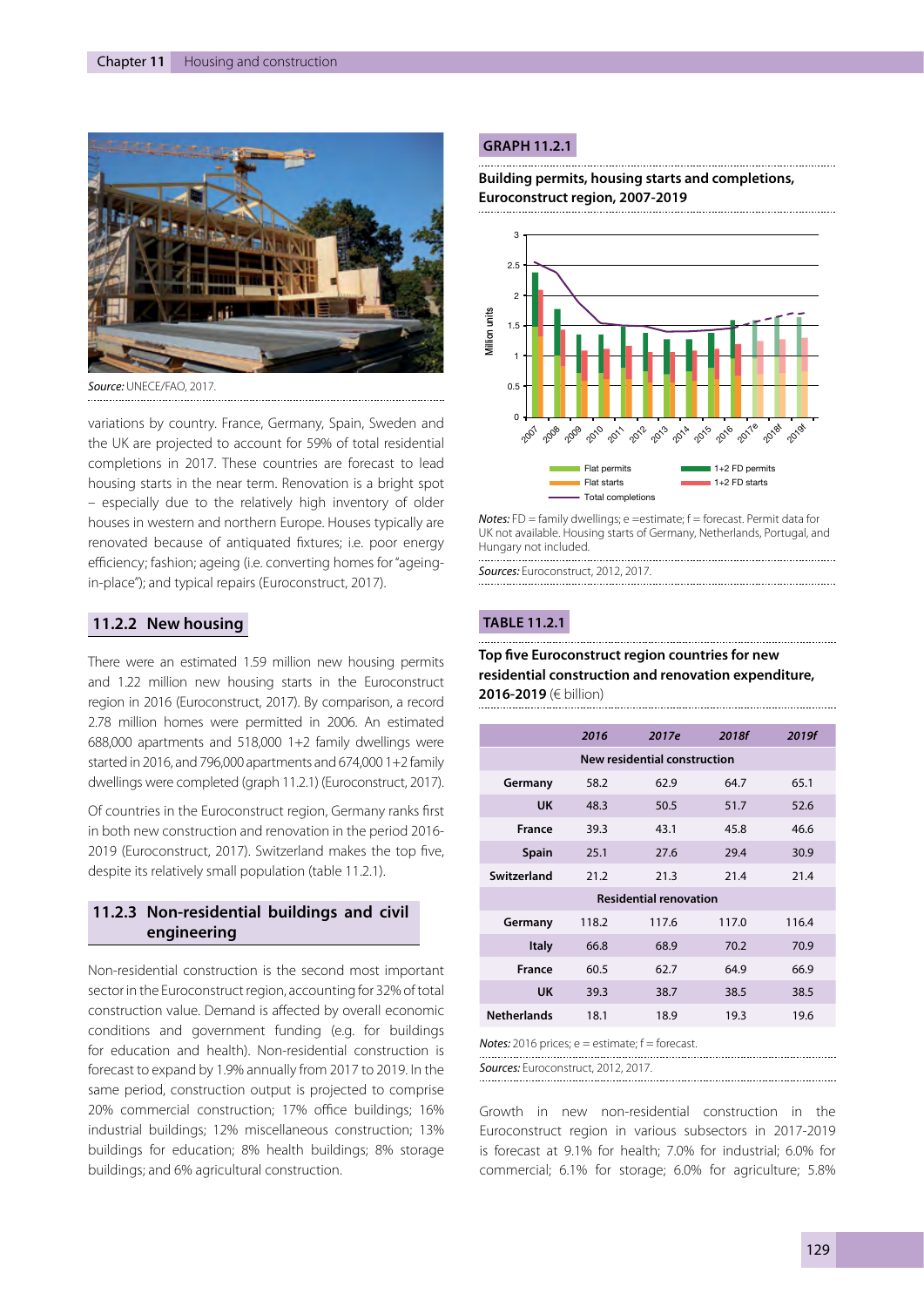for office; 4.2% for miscellaneous; and 2.6% for education (Euroconstruct, 2017).

European construction spending is forecast to increase modestly between 2017 and 2019, with non-residential construction forecast to increase by 2.3% in 2017, 1.8% in 2018 and 1.2% in 2019 (graph 11.2.2). New non-residential construction is predicted to increase by 2.8% in 2017, 1.9% in 2018 and 1.0% in 2019 (table 11.2.2). The UK, Germany, France, Spain and Italy (in descending order, by value) were the five largest non-residential markets in 2016 (Euroconstruct, 2017).

## **GRAPH 11.2.2**

#### European construction spending, 2011-2019



*Notes:* 2016 prices; e = estimate; f = forecast. *Sources:* Euroconstruct, 2012, 2017.

## **TABLE 11.2.2**

Non-residential construction spending forecast, Euroconstruct region, 2017-2019

|                     | $\epsilon$ billion |                   | Change (%) |               |                |               |
|---------------------|--------------------|-------------------|------------|---------------|----------------|---------------|
|                     |                    | 2017e 2018f 2019f |            | 2016-<br>2017 | -2017-<br>2018 | 2018-<br>2019 |
| New<br>construction | 250.4              | 255.2 257.7       |            | 2.8           | 1.9            | 1.0           |
| <b>Renovation</b>   | 225.8              | 229.7             | 233.2      | 1.7           | 1.7            | 1.5           |
| Total               | 476.2              | 484.9             | 490.9      | 2.3           | 1.8            | 1.2           |

*Notes:* 2016 prices; e = estimate; f = forecast.

*Source:* Euroconstruct, 2012, 2017.

The volume of civil engineering construction is still less than it was at the onset of the global financial crisis in 2008. Various factors are affecting civil engineering projects in different countries. Civil engineering output has improved in the euro area since 2009 (the low point of construction spending in the Euroconstruct region). Modest spending increases are forecast through 2019 (table 11.2.3). In 2016, Germany, France, Italy, the UK and Spain (in descending order, by value) were the five largest civil engineering markets (Euroconstruct, 2017).

## **TABLE 11.2.3**

#### **Civil engineering construction spending forecast, Euroconstruct region, 2016-2019** (€ billion)

|       | New civil<br>engineering<br>construction | Civil engineering<br>renovation | <b>Total civil</b><br>engineering |
|-------|------------------------------------------|---------------------------------|-----------------------------------|
| 2016  | 171.7                                    | 130.9                           | 302.6                             |
| 2017e | 174.9                                    | 133.8                           | 308.7                             |
| 2018f | 181.6                                    | 138.1                           | 319.7                             |
| 2019f | 189.5                                    | 141.7                           | 331.2                             |
|       |                                          |                                 |                                   |

*Notes:* 2016 prices;  $e =$  estimate;  $f =$  forecast.

*Source:* Euroconstruct, 2017.

## **11.2.4 Residential construction and renovation**

According to the 83rd Euroconstruct conference, the total value of the residential market (new construction and renovation) improved minimally in 2016, although it was still higher than the combined value of the non-residential and civil engineering markets. Residential construction increases are being driven primarily by new housing construction, which is recovering after several years of stagnating and declining volumes. The value of new residential construction is projected to increase by 3.7% in 2017, 2.4% in 2018 and 1.7% in 2019. The forecast value of total residential construction in 2017 is €706.5 billion, increasing to €723.4 billion in 2018 and to €735.8 billion in 2019 (table 11.2.4). On average, total new residential construction is forecast to increase by 4.1% (in nominal terms) annually from 2017 to 2019 (Euroconstruct, 2017).

New residential construction is a vital sector in the euro area. This is projected to increase from €307.1 billion in 2017 to €325.9 billion in 2019. New residential construction is forecast to increase 6.8% in 2017, 3.7% in 2018 and 2.4% in 2019 (Euroconstruct, 2017).

Residential renovation is forecast to remain the principal construction activity in the euro region, increasing from €399.4 billion in 2017 to €409.9 billion in 2019. Housing renovation is forecast to increase by 1.5% in 2017, 1.4% in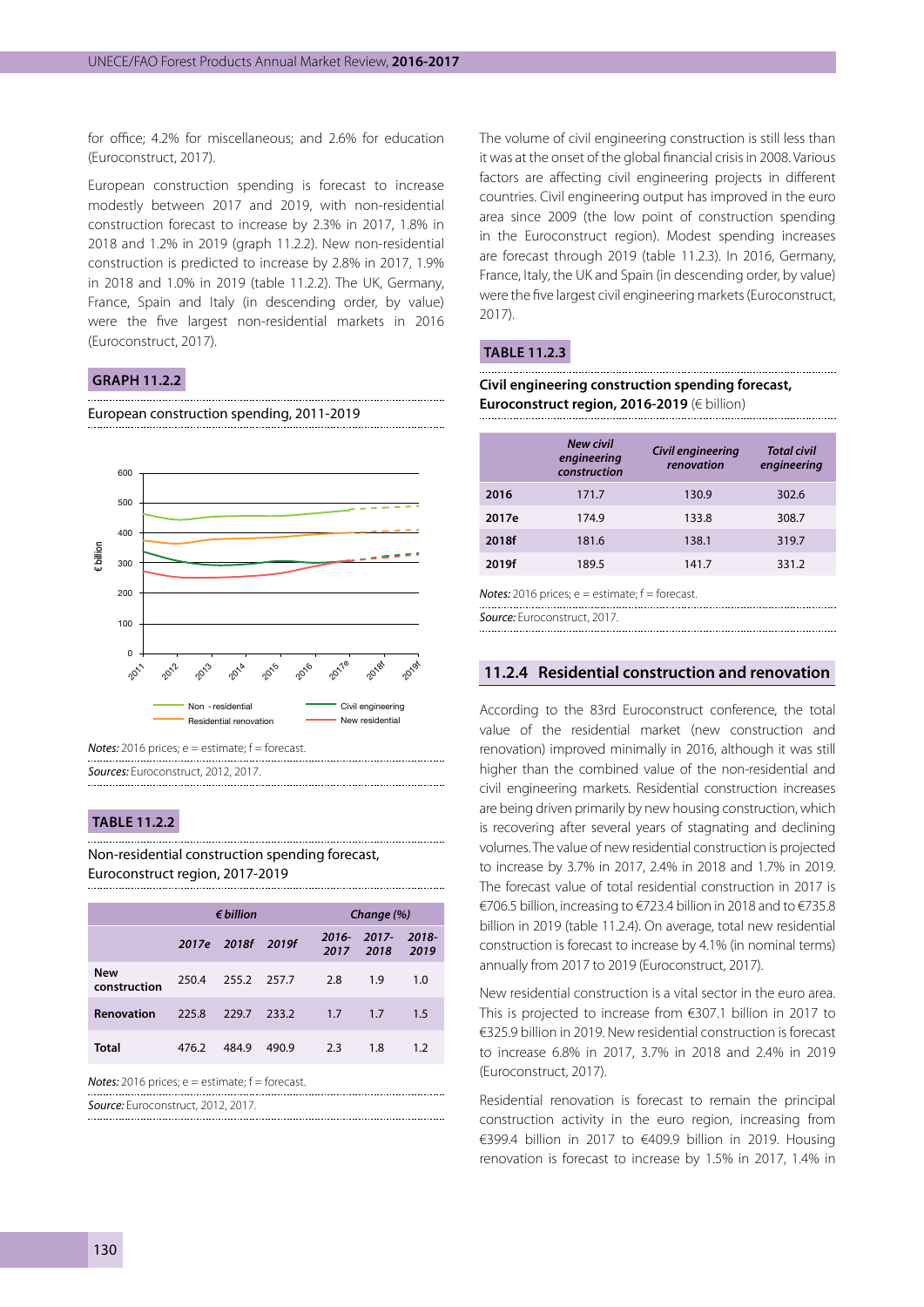2018 and by 1.2% in 2019. Home renovation projects have historically been supported by government programmes (Euroconstruct, 2017).

## **TABLE 11.2.4**

**Residential new construction and renovation spending forecast, Euroconstruct region, 2017-2019** (€ billion)

|       | <b>New</b><br>construction | <b>Renovation</b> | Total<br>residential |
|-------|----------------------------|-------------------|----------------------|
| 2017e | 307.1                      | 399.5             | 706.5                |
| 2018f | 318.3                      | 404.9             | 723.3                |
| 2019f | 325.9                      | 409.9             | 735.8                |

*Notes:*  $2016$  prices:  $e =$  estimate:  $f =$  forecast.

*Source:* Euroconstruct, 2017.

## **11.2.5 Construction sector shares and growth: contrasting western and eastern Europe**

In the Euroconstruct's western subregion, total residential construction expenditure is predicted to increase from €686.0 billion in 2017 to €712.4 billion in 2019. Total residential construction spending in the Euroconstruct's eastern subregion is forecast to increase from €20.5 billion in 2017 to €23.4 billion in 2019 (Euroconstruct, 2017).

In spending terms, new residential construction is the leading sector in the Euroconstruct's western subregion (41.7% of total construction spending), followed by new non-residential building (34.1%) and civil engineering (24.2%). Spending in the eastern subregion amounted to 6.5% of total European new construction expenditure in 2016. New civil engineering and new non-residential construction accounted for 70.2% of new construction expenditure in the eastern subregion, with new residential construction making up the remainder (29.8%) (graph 11.2.3) (Euroconstruct, 2017).



*Source:* AHEC, 2017.

#### **GRAPH 11.2.3**

Share of new construction, by Euroconstruct subregion and sector, 2016



*Source:* Euroconstruct, 2017.

## **11.3 CIS construction market, with a focus on the Russian Federation**

## **11.3.1 Housing construction in the Russian Federation, 2015-2017**

Wooden housing construction made up 15.7% of total housing construction volume in the Russian Federation in 2015 and 35% of low-rise construction, according to Oleg Panitkov, General Director of the Association of Wooden Housing Construction (Chernakov, 2016). The total volume of the wooden housing construction market was estimated at 536 billion roubles (\$8.8 billion<sup>25</sup>) in 2015.

According to Lulkin (2016), there are several reasons for the wooden house construction sector's diminished share of housing construction in the Russian Federation, including product standards and land-use and technical regulations. Gurvich (2017) voiced similar concerns and stated that the construction industry foresees minimal prospects for wooden housing because there is insufficient demand for it to enter the market, and credit is lacking.

To address performance and regulatory issues, the Russian Federation Ministry of Construction, Housing and Utilities is addressing housing standards, land-use and technical regulations, energy efficiency, multi-storey structures, and green construction requirements to increase the demand

<sup>25</sup> Converted to US dollars using the UNECE Statistical Database 2015 annual exchange rate of 60.94 roubles to the US dollar.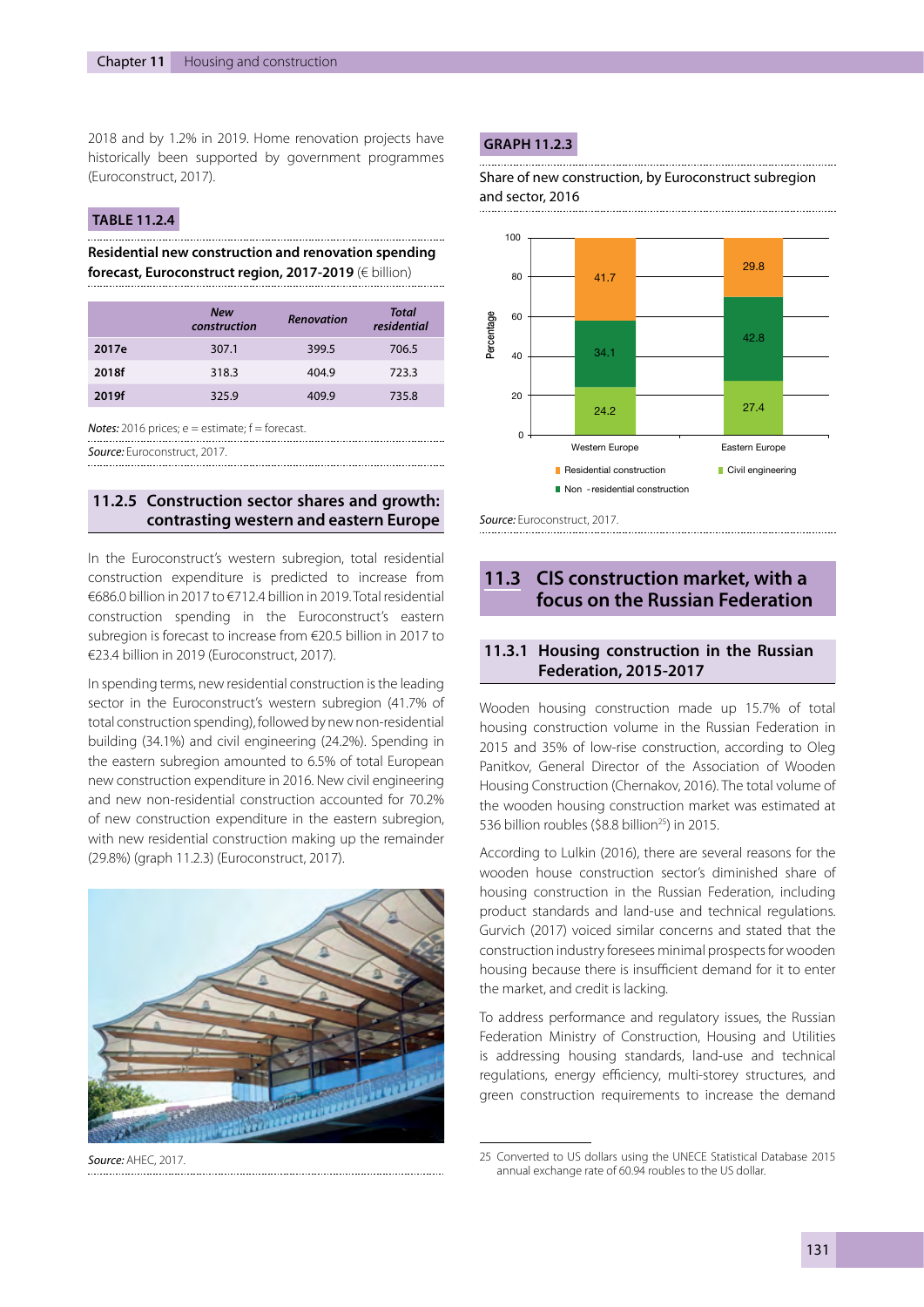for wooden structures (Construction.RU, 2017). In addition, the Russian Federation Ministry of Industry and Trade has set objectives that include achieving a 30% share of new housing for wooden housing construction and for the total value of wooden housing construction to comprise 1.0% of Russian GDP (Gurvich, 2017). The Federal State Statistics Service (2017) reported that 286,129 new residential dwellings, and a total of 306,391 buildings, were put in place in the Russian Federation in 2015, an increase of 1.1% over 2014. Overall, 415.7 million m<sup>2</sup> of residential floor space was put in place in 2015, an increase of 2.8%, year-on-year.

Approximately 1.19 million apartments were constructed in the Russian Federation in 2015, with 71.4 million  $m<sup>2</sup>$  of residential space constructed, a decrease of 4.7% compared with 2014. Private developers built 272,000 units of the total, with an area of 35.8 million  $m^2$ , which was nearly 3.1% more than in 2014 (Federal State Statistics Service, 2017).

According to PMR (2017), the number of new homes commissioned in 2016 decreased by nearly 3.4%, year-onyear, to 1.15 million units; despite the drop, this was the second-highest number of commissioned houses recorded in one year in the Russian Federation, with the highestever number recorded in 2015. PMR (2017) reported that total residence floor space decreased by 6.7% in 2016, to 79.3 million  $m^2$ , which was the third-highest quantity ever reported in the Russian Federation.

PMR (2017) noted that the growth of multi-dwelling buildings was driven by a rapidly developing mortgage market. Mortgage-backed transactions may have accounted for nearly 30% of all home sales in the Russian Federation in 2016, up from 27% in 2015. PMR (2017) projected that the mortgage market would continue to grow in 2017, by nearly 20% (PMR, 2017).

According to the World Bank (2017b), "*Russia has entered a path to recovery and (…) Russia's economy showed signs of overcoming the recession caused by the shocks of low oil prices and economic sanctions*". The projected growth rate in the Russian Federation is 1.3-1.4% for the period 2017-2019 (World Bank, 2017b). This is based on increasing oil prices and stable macroeconomic conditions.

## **11.4 North American construction market**

The US housing market continues to improve from a low point in 2009, and the Canadian market remains steady (graph 11.4.1). Although the overall US housing market has recovered, new single-family house construction and sales are still far below their historical averages. The primary concern in Canada is valuation, or overvaluation, with housing prices at historic highs, even after adjusting for inflation.

#### **GRAPH 11.4.1**



*Notes:*  $e =$  estimate;  $f =$  forecast. No forecast is available for Canada for 2019. *Sources:* US Census Bureau, 2017a; CMHC, 2017; Mortgage Bankers Association, 2017.

## **11.4.1 The US housing market**

The US housing market experienced moderate growth in 2016 – although there were fewer starts than the 1959 to-2007 average of 1.55 million total units and 1.10 million single-family units. On a per capita basis, new single-family starts in 2016 were 40.9% lower than the 1959-to-2007 average. Housing starts were estimated at a seasonally adjusted annualized rate (SAAR) of 1.16 million in April 2017, a decrease of 2.4% from April 2016, year-on-year (graph 11.4.2) (US Census Bureau, 2017a).

New single-family sales were 24.2% lower in 2016 than the 1963-to-2007 average of 697,000 units, on a per capita basis. New single-family sales and starts are crucial for the wood products industry because new single-family units consume more value-added products than any other woodconsuming sector. There were 561,000 new-home sales (i.e. sales of newly constructed homes) in 2016, SAAR (US Census Bureau, 2017b). The volume of new single-family house sales in 2016 was similar to the average in 1963-1970, when the civilian noninstitutional population averaged 129.3 million, compared with 253.5 million in 2016 (Federal Reserve Bank of St. Louis, 2017). The number of single-family units being built is insufficient to cater for population growth.

The median price for single-family units was \$316,200 in 2016, up by 6.7% from 2015 (\$296,400). The mean price was \$372,500, an increase of 3.3% over 2015 (\$360,600). The completed median house size in the US was 225  $m<sup>2</sup>$  in 2016, down from 229  $m<sup>2</sup>$  in 2015. Over the same period, the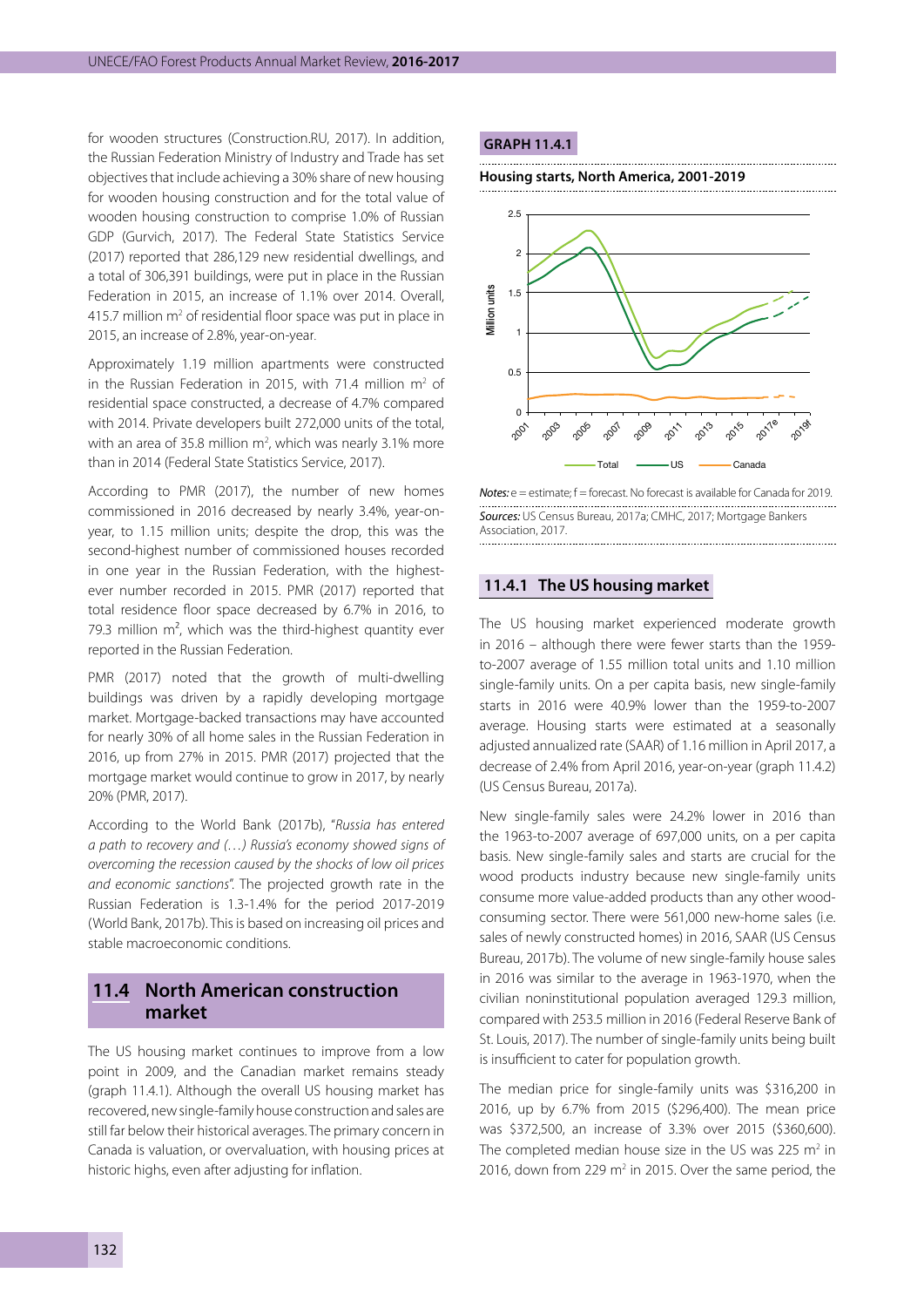#### **GRAPH 11.4.2**

1.4 1.2 1 Million units Million units 0.8 0.6 0.4 0.2  $\mathfrak{g}$ 2011 2012 2013 2014 2015 2016 2017e Single-family permits Multi-family permits Single-family starts **Nulti-family starts** Total completions

US housing permits, starts and completions, 2011-2017

*Notes:* e = estimate (January-April 2017 data); SAAR = seasonally annualized adjusted rate.

*Sources:* US Census Bureau, 2017a; Mortgage Bankers Association, 2017.

average square area also decreased, from 250 m<sup>2</sup> to 245 m<sup>2</sup> (US Census Bureau, 2017b, c).

Sales of existing (i.e. previously owned) homes increased by 3.8% in 2016, from 5.3 million in 2015 to 5.5 million in 2016. The median existing-house sale price in April 2017 was \$252,800, which was 5.8% higher than in April 2016 (\$238,900; National Association of Realtors, 2017). The rapid increase in house prices – both new and existing – is raising concerns that housing affordability may be a problem in the future (Joint Center for Housing, 2017a).

Total private residential construction spending (i.e. singlefamily, multi-family and remodelling) increased by 5.5% in 2016, year-on-year, to \$457.8 million (graph 11.4.3). New single-family construction spending increased by 4.3%, to \$243.0 million; multi-family expenditure increased by 15.7%, to \$60.4 million; and house renovation spending increased by 4.0%, to \$154.4 million (all SAAR; nominal US dollars and euros). Spending on remodelling was estimated at \$221.1 million in 2015 (Joint Center for Housing, 2017b), and this is projected to rise to \$243.0 million by 2020 (US Census Bureau, 2017d).

Private non-residential spending increased by 8.0% in 2016, year-on-year, to \$421.1 million (graph 11.4.3). Public expenditure decreased by 2.2%, to \$279.2 million (nominal US dollars) (US Census Bureau, 2017d).

Historically, US housing construction and sales have been a major component of US GDP. Housing's contribution to GDP includes: residential investment (construction of new single- and multi-family houses, residential remodelling,



*Source:* APA, 2017.

#### **GRAPH 11.4.3**

US construction spending, 2006-2017



*Notes:* \*Private residential spending less remodelling expenditure (SAAR); nominal values; e = estimate (January-April 2017 data). 

*Source:* US Census Bureau, 2017b.

the production of manufactured homes, and brokers' fees); housing services spending (rent, owner's equivalent rent, and utilities); and expenditure on furnishings and durable goods. Before the housing crash and the global financial crisis, the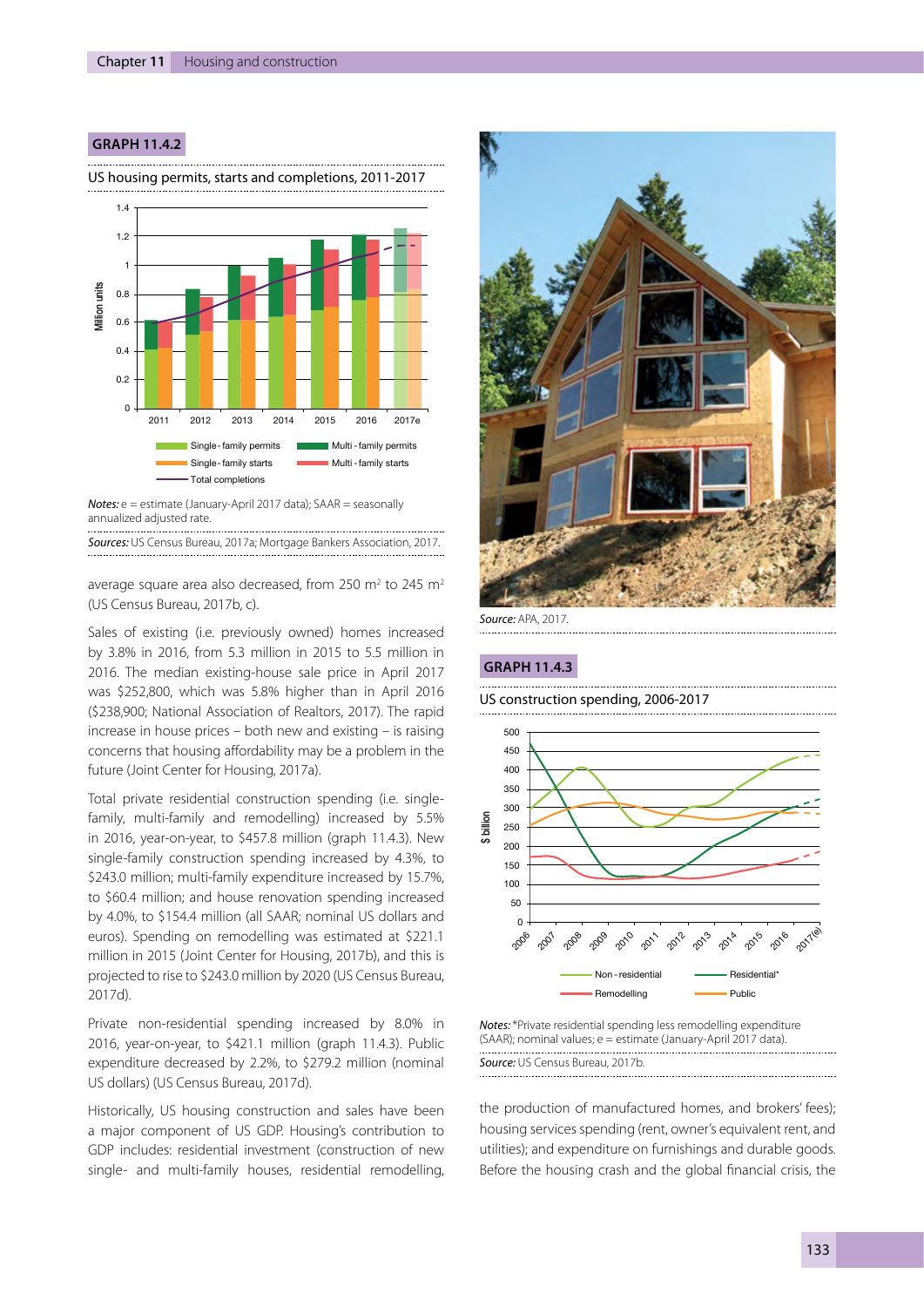contribution of housing to GDP averaged 17-19%; it was 15.3% in 2015, compared with 18.6% in 2005. Residential investment is the crucial component: it peaked in 2005 at 6.5% of total GDP and averaged 4.9% from 1963 to 2006. Residential investment was 3.6% in 2015 and 3.8% in 2016 – another indication that the new-housing construction sector has further room to expand (US Bureau of Economic Analysis, 2017).

## **11.4.2 United States construction outlook**

The US housing market continues to improve; all housing subsectors have progressed since 2009, the market's low point. According to many housing analysts, a robust housing construction and sales market is hindered by a deficiency of inventory for sale (new and existing houses); a lack of land or lots available for new construction; a dearth of construction workers in some locations; regulatory burdens; a lack of financing for builders and potential buyers; student debts from higher education; changing attitudes towards house ownership; underemployment and stagnant-to-declining median incomes; and the lack of starter houses being built for first-time buyers (regarding the latter, it should be noted that several construction firms have begun targeting this demographic). There is also a tendency for "millennials" (i.e. adults born in 1982 or later) to live with their parents. An additional factor is the low level of household formations: although improvement was reported in 2016, household formations remain below their historical average.

The Mortgage Bankers Association (2017) projected singlefamily housing starts in the US at 865,000 units in 2017, 965,000 in 2018 and 1,075,000 in 2019. Total starts are projected at 1,263,000 units in 2017, 1,360,000 in 2018 and 1,465,000 in 2019. The Mortgage Bankers Association (2017) also forecast new single-family sales at 630,000 units in 2017, 695,000 in 2018 and 729,000 in 2019. Existing sales are projected at 5,741,000 units in 2017, 6,038,000 in 2018 and 6,218,000 in 2019.

## **11.4.3 Canadian housing construction market**

Concerns are being raised in Canada about rising house prices, particularly in greater Toronto and Vancouver. Specifically, the Royal Bank of Canada has warned that the probability of a precipitous decline "… has increased due to increasing evidence of overheating in Ontario" (RBC, 2017a). Caranci *et al.* (2017a) stated that, "Home prices across the Greater Toronto Area and surrounding areas appear to be detaching from fundamentals and are simply unsustainable".

The Canadian new construction housing market was estimated at 198,000 starts in 2016 and 190,000-201,000 starts in 2017, and the forecast is for 180,000-187,000 starts

in 2018 (Scotia Bank, 2017; Caranci *et al.*, 2017a). Of the projected starts in 2016, 60,544 were single-family; 9,942 were row house units; 22,075 were semidetached units; and 87,975 were multi-family. In 2017, starts are estimated at 66,955 for single-detached units; 25,393 for row house units; 10,804 for semidetached units; and 96,598 for multifamily units (graph 11.4.4) (CMHC, 2017). House sales were estimated at 525,400 units in 2016 and 507,500 units in 2017, and the forecast is for 485,300 units in 2018 (RBC, 2017b). The Canadian Real Estate Association (2017) projected sales at 527,400 units in 2017 and 523,200 units in 2018.

According to Caranci *et al.* (2017b), the Canadian economic forecast is for a continuation of solid economic growth in 2017 and a moderate pace in 2018. The reduction in growth in 2018 is due to a shift towards economic growth arising from "business investment, government spending, and international trade", which is expected to offset constrained consumer spending and residential investment growth. The team also noted that "the improved outlook does not diminish the amount of risks. A disorderly correction of housing markets would have far-reaching implications, while the renegotiation of NAFTA remains the key external risk".

#### **GRAPH 11.4.4**



**Housing starts, Canada, 2011-2018**

*Sources:* CMHC, 2017; Scotia Bank, 2017; Caranci et al., 2017.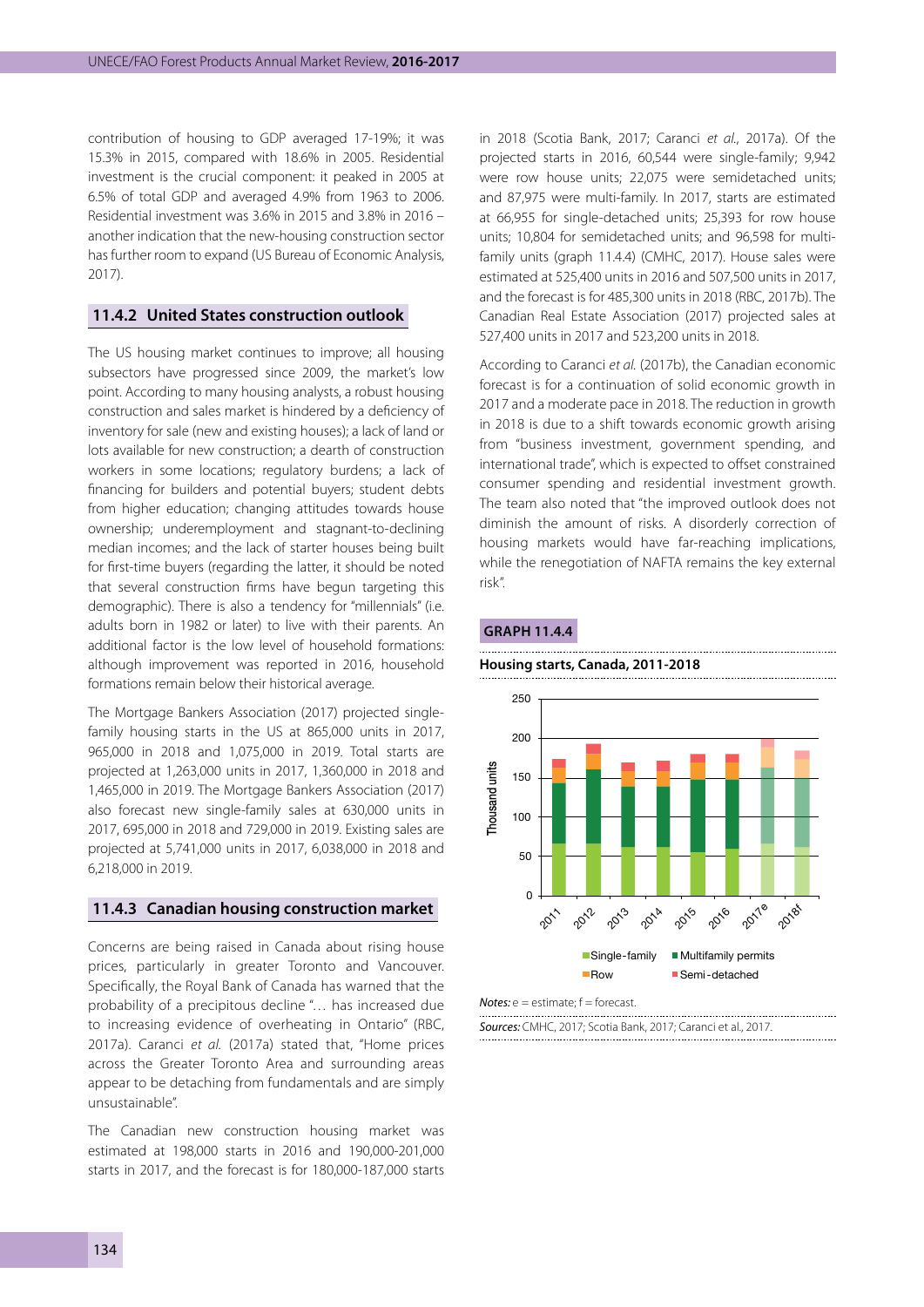# **11.5 Conclusions**

Housing construction in the UNECE region is incrementally increasing in both the European and North American subregions. In Canada, and in cities such as San Francisco and Los Angeles in the US, there is growing concern about escalating house prices. Some analysts think that the increases are unsustainable and might result in unaffordable housing options for many potential house buyers. According to PMR (2017), there was a contraction in the CIS (in the Russian Federation) in 2016, and the CIS economic situation appears

to be improving. Additionally, there is pent-up demand for housing in the Russian Federation, both in renovation and in the replacement of ageing structures.

In the UNECE, the overall economies of individual countries can be used as indicators of current and future housing construction. As such, the World Bank, the IMF, and the OECD project constrained GDP growth for the aggregate UNECE region, where construction and renovation are major components of economies. Slow-growth economies are challenging for housing construction; a lack of improvement in construction, in turn, is challenging for economic growth.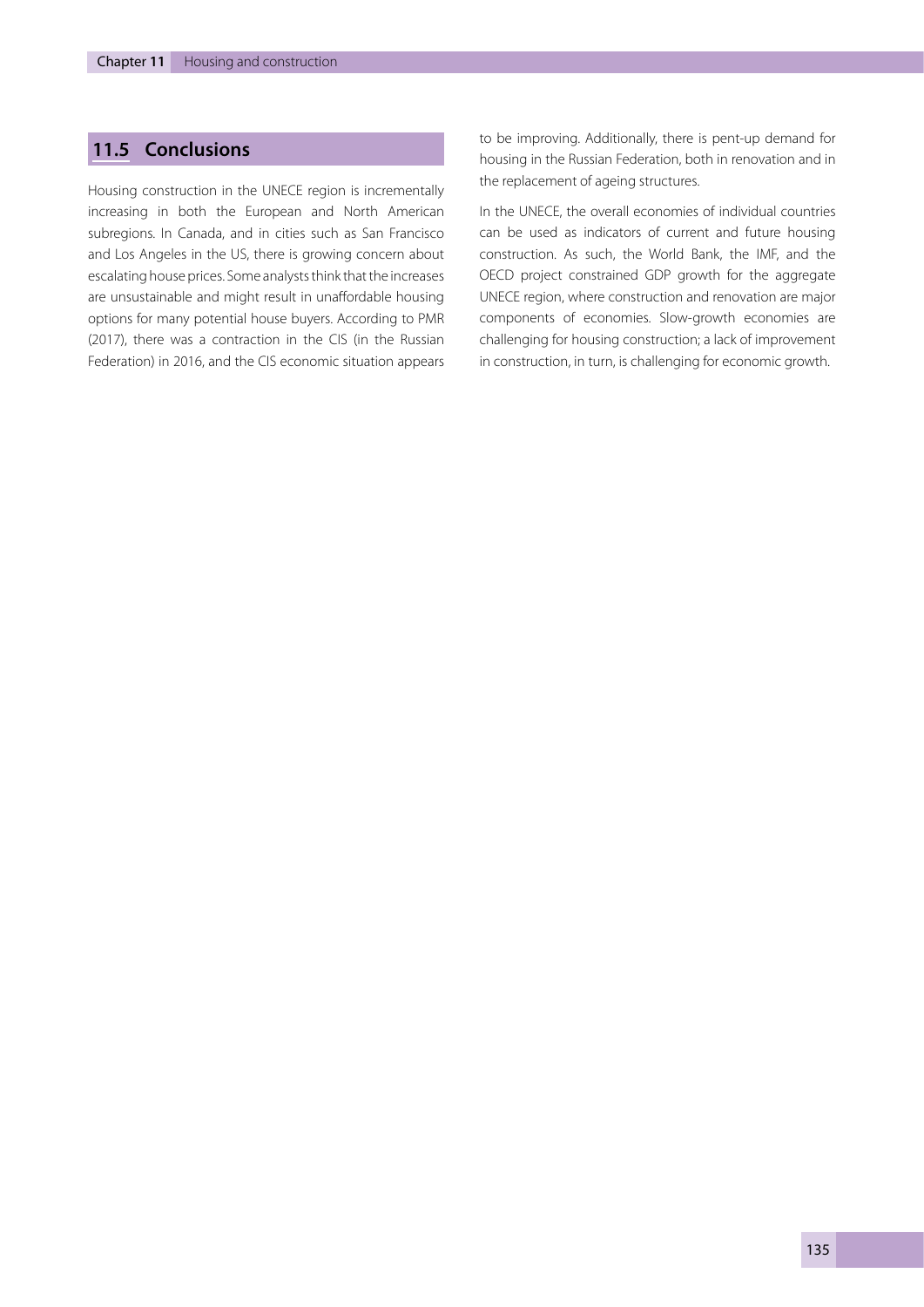## **11.6 References**

Allen, T. 2017. Production in construction up by 6.9% in euro area. Eurostat. Available at: http://ec.europa.eu/eurostat/documents/2995521/7992111/4-20042017-AP-EN.pdf/1cdc48c8-7bc5-4416- 8906-6860b0f420f4

Canadian Real Estate Association. 2017. Quarterly forecasts. Available at: www.crea.ca/housing-market-stats/quarterly-forecasts

- Caranci, B., Burleton, D., Marple, J., Raptis, F., Preston, L., DePratto, B. and Orlando, J. 2017a. Canada's growth back on solid footing, but housing risks increasing. Quarterly economic forecast - March. TD Economics. Available at: www.td.com/document/PDF/economics/qef/qefmar2017\_canada.pdf
- Caranci, B., Burleton, D., Marple, J., Raptis, F., Preston, L., DePratto, B. and Orlando, J. 2017b. Inflation plays hide and seek with maturing expansion. Quarterly economic forecast - June. TD Economics. Available at: www.td.com/document/PDF/economics/qef/qefjun2017\_canada.pdf
- Chernakov, A. 2016. What is preventing the Russian wooden house construction market from developing? Russian Construction.com. Available at: http://russianconstruction.com/technology/25365-what-is-preventing-the-russian-woodenhouse-construction-market-from-developing.html
- CMHC. 2017. Housing market outlook. Canada Mortgage and Housing Corporation (CMHC). Available at: www.cmhc-schl.gc.ca/odpub/esub/68456/68456\_2017\_Q02.pdf
- Construction.RU. 2017. Wooden housing construction to become priority in Russia. Available at: http://russianconstruction.com/news-1/26424-wooden-housing-construction-to-become-priority-in-russia.html
- Euroconstruct. 2012. 74th Euroconstruct summary report. Outlook for the world's key construction markets. 74th Euroconstruct Conference, December 2012. Munich, Germany.
- Euroconstruct. 2017. 83rd Euroconstruct summary report. European construction: market trends until 2019. 83rd Euroconstruct Conference, June 2017. Amsterdam, the Netherlands.
- Federal Reserve Bank of St. Louis. 2017. Civilian noninstitutional population. Available at: https://fred.stlouisfed.org/series/CNP16OV
- Federal State Statistics Service. 2017. Current Statistical Survey Magazine, 1(96). Moscow. Available at: www.gks.ru/free\_doc/doc\_2016/magazine/st\_ob1-eng.pdf
- Gurvich. 2017. Wooden housing construction: ministries are planning, business is staying aside. Available at: http://russianconstruction.com/business/27785-wooden-housing-construction-ministries-are-planning-business-isstaying-aside.html
- IMF. 2017a. World Economic Outlook, April 2017: gaining momentum? International Monetary Fund (IMF). Available at: www.imf.org/en/Publications/WEO/Issues/2017/04/04/world-economic-outlook-april-2017
- IMF. 2017b. 2017 Article IV consultation with the United States of America concluding statement of the IMF mission. International Monetary Fund (IMF). Available at: www.imf.org/en/News/Articles/2017/06/27/ms062717-2017-article-ivconsultation-with-the-united-states-of-america
- Joint Center for Housing. 2017a. The state of the nation's housing 2017. Available at: www.jchs.harvard.edu/research/state\_nations\_housing
- Joint Center for Housing. 2017b. Demographic change and the remodeling outlook. Available at: www.jchs.harvard.edu/research/publications/demographic-change-and-remodeling-outlook
- Lulkin, G. 2017. Why do we not build wooden houses. Available at: http://russianconstruction.com/government/23039-why-do-we-not-build-wooden-houses-.html
- Mortgage Bankers Association. 2017. MBA mortgage finance forecast. June. Available at: www.mba.org/Documents/Research/Mtg%20Fin%20Forecast%20Jun%202017.pdf